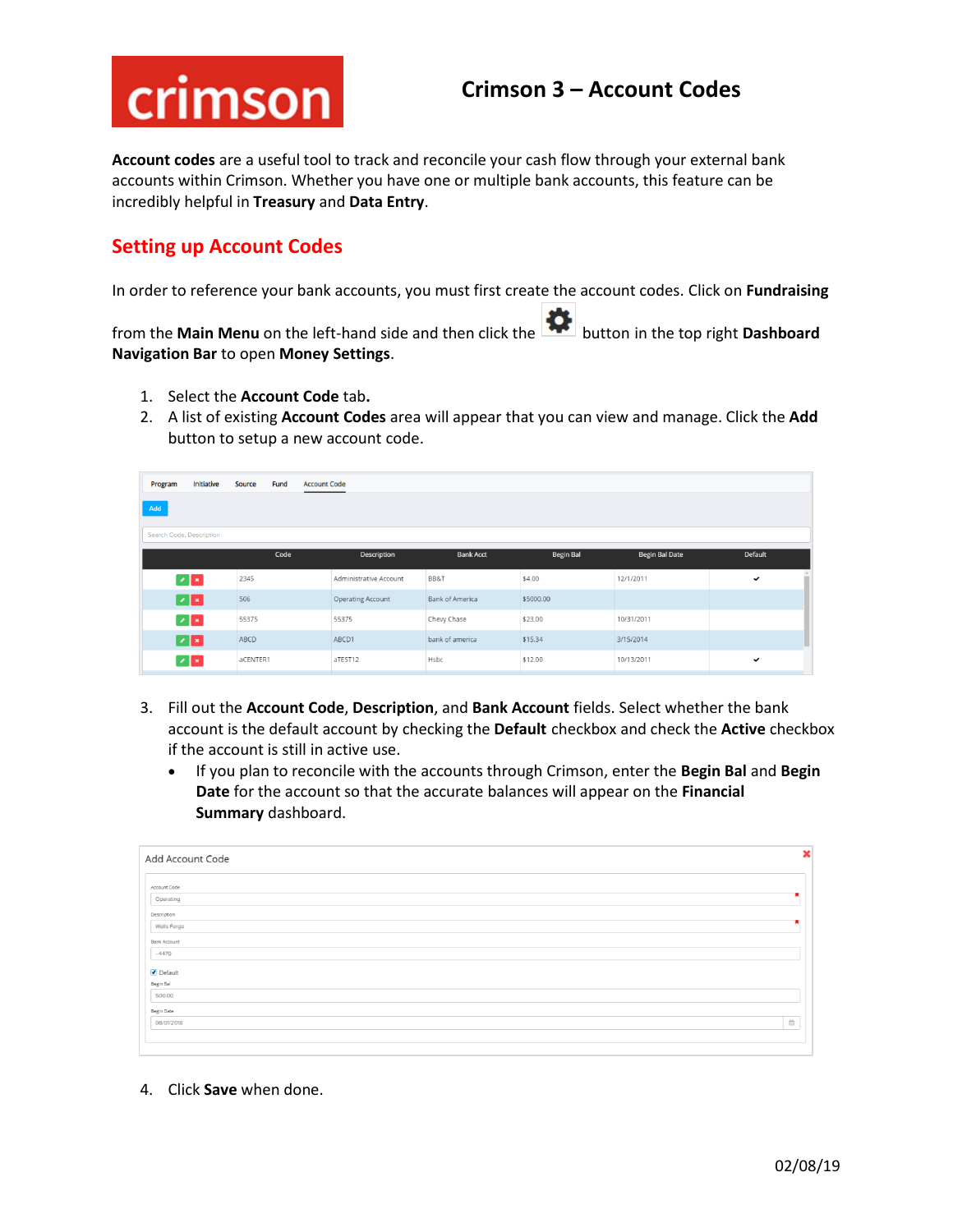## **Attaching Account Codes to Transactions**

#### **Data Entry**

When using **Data Entry**, you can add a default **Account Code** from the drop-down menu when setting up your batch header. For more info on data entry, see our **Crimson 3 - [Data Entry Guide](https://support.cmdi.com/hc/en-us/articles/360019727951-Crimson-3-Contributions-Data-Entry)** on the HelpDesk.

| Data Entry - Add Batch Header              |                                 |                |                                                 |                                |                                                |                                       |
|--------------------------------------------|---------------------------------|----------------|-------------------------------------------------|--------------------------------|------------------------------------------------|---------------------------------------|
| Batch Number<br><b>START START</b><br>2262 | <b>Batch Date</b><br>10/03/2018 | $\mathbb{R}^n$ | Number of Items                                 | Total Amount \$<br>\$ 50.00    | <b>Batch Summary</b><br>Batch Total # of Items | <b>Batch Total Amount</b>             |
| Default Fund Code<br>P2018 - Primary 2018  | Default Source Code             |                | Default Account Code<br>506 - Operating Account | Default Channel<br>Unspecified | # of Items Keyed                               | S.<br>50<br><b>Total Amount Keyed</b> |
|                                            |                                 |                |                                                 |                                | # of Items Loaded                              | <b>Total Amount Loaded</b>            |

#### **Importing Contributions**

When importing an Excel, make sure to include an **Account Code** column in the file. During the mapping step of importing, map the column you created to Crimson's **Account Code** field. **PLEASE NOTE**: You need to create your account code in **Money Settings** before you can use it in a Crimson import.

#### **Treasury Receipts/Invoices/Disbursements**

When adding **[Receipts](https://support.cmdi.com/hc/en-us/articles/360018591652-Crimson-3-Treasury-Receipts-Data-Entry)**, **[Invoices](https://support.cmdi.com/hc/en-us/articles/360022545631-Crimson-3-Financial-Summary-Invoices-and-Payments)** or **[Disbursements](https://support.cmdi.com/hc/en-us/articles/360017864512-Crimson-3-Expenditures-Data-Entry)** in Crimson's **Treasury** menu, select your **Account** code from the drop-down when entering a transaction.

| New Receipt<br>CMDI (Id: 6)<br>1593 Spring Hill Rd<br>Vienna, VA 22182 | New Disbursement<br><b>CMDI</b> (Id: 6)<br>1593 Spring Hill Rd<br>Vienna, VA 22182 |
|------------------------------------------------------------------------|------------------------------------------------------------------------------------|
| Date<br>$\mathbb{R}^{\mathsf{N}}$<br>10/03/2018<br>Batch #             | Date<br>$\mathbb{R}^{\mathbf{N}}$<br>10/03/2018<br>Amount                          |
| Amount<br>\$<br>Fund<br>P2018 - Primary 2018<br>▼                      | \$<br>Fund<br>C - PAC<br>Account                                                   |
| Account<br>506 - Operating Account                                     | 506 - Operating Account<br>Check No                                                |
| Check No<br>Payment<br>$\mathbf{r}$                                    | Payment<br>$\mathbf{v}$                                                            |
| Comment (Invoice#)                                                     | Comment (Invoice#)                                                                 |

## **Using Account Codes in the Financial Summary Dashboard**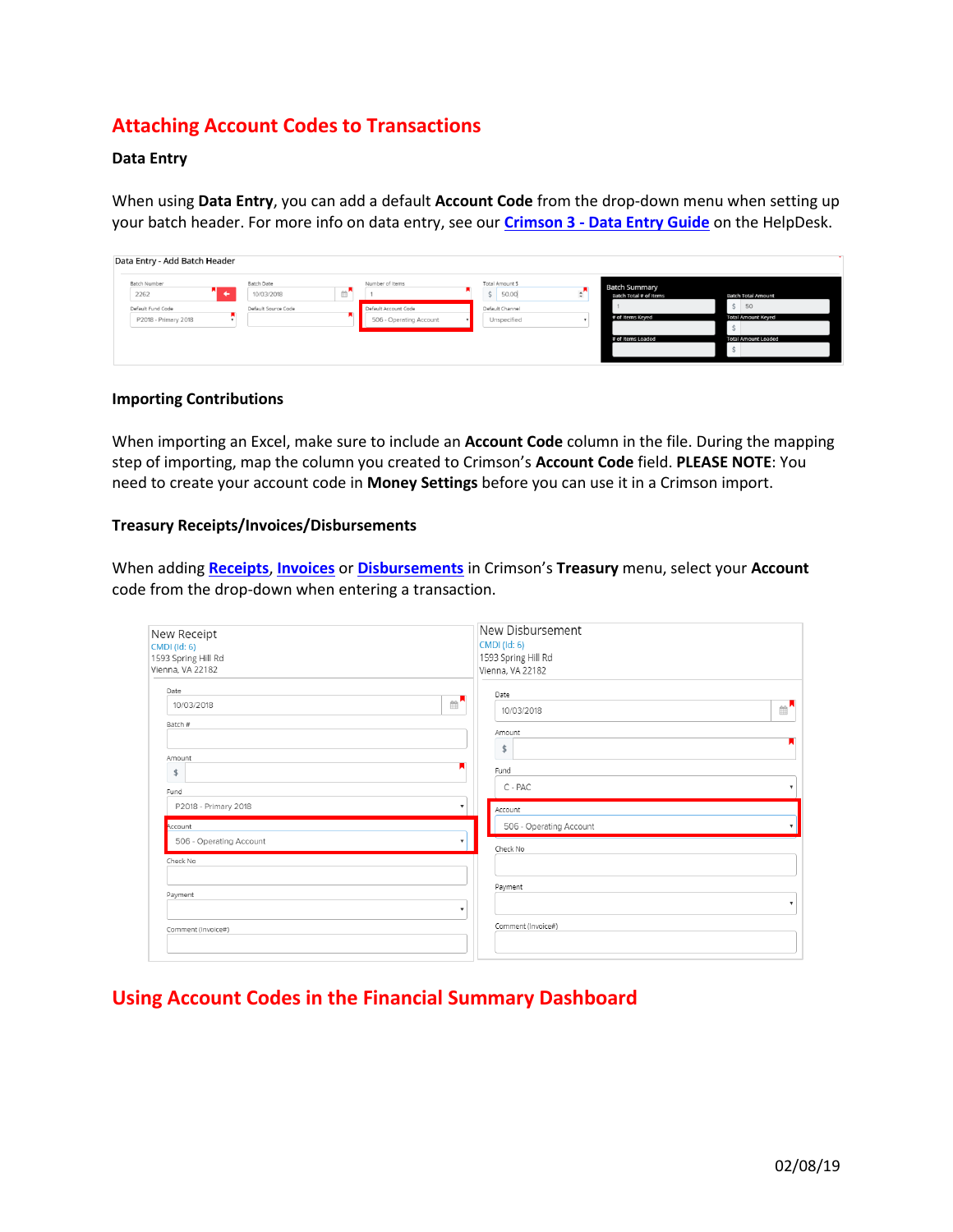| <b>Cash Balances</b>          |              |
|-------------------------------|--------------|
| N/A                           | \$15,991,460 |
| <b>Administrative Account</b> | \$26,125     |
| <b>Undefined Account Code</b> | \$19,850     |
|                               |              |
| aTEST12                       | \$18,816     |
| gTEST3                        | \$16,300     |
| <b>TEST</b>                   | \$5,436      |
| <b>Test</b>                   | \$3,751      |
| 55375                         |              |
|                               | \$2,116      |

To fully utilize **Account Codes**, go to the **Financial Summary Dashboard** to see an overview of all accounts.

The **Cash Balances** section shows the current Cash-on-Hand for your active bank accounts. Be sure to **[record all bank deposits](https://support.cmdi.com/hc/en-us/articles/208653896-Crimson-Treasury-Entering-Deposits)** under the **Treasury** area of Crimson to have accurate COH totals.

You can also select between the active account codes and view the transactions (Disbursements and Other Receipts ONLY) associated with them. Use the **Vendor**, **Transaction Type**, and **Date Range** search fields in the **Account Register** section to find specific transactions. You can then **Export** the results, **Reconcile** your account, or **Transfer Funds** between active account codes in Crimson.

## **Transfer Funds**

To record internal bank account transfers, navigate to the **Financial Summary Dashboard**. Click on the **Transfer Funds** dashboard action button. This feature allows you to move money from one account code and fund code to a different one in Crimson. By doing this, a disbursement/other receipt will automatically be created in Crimson.